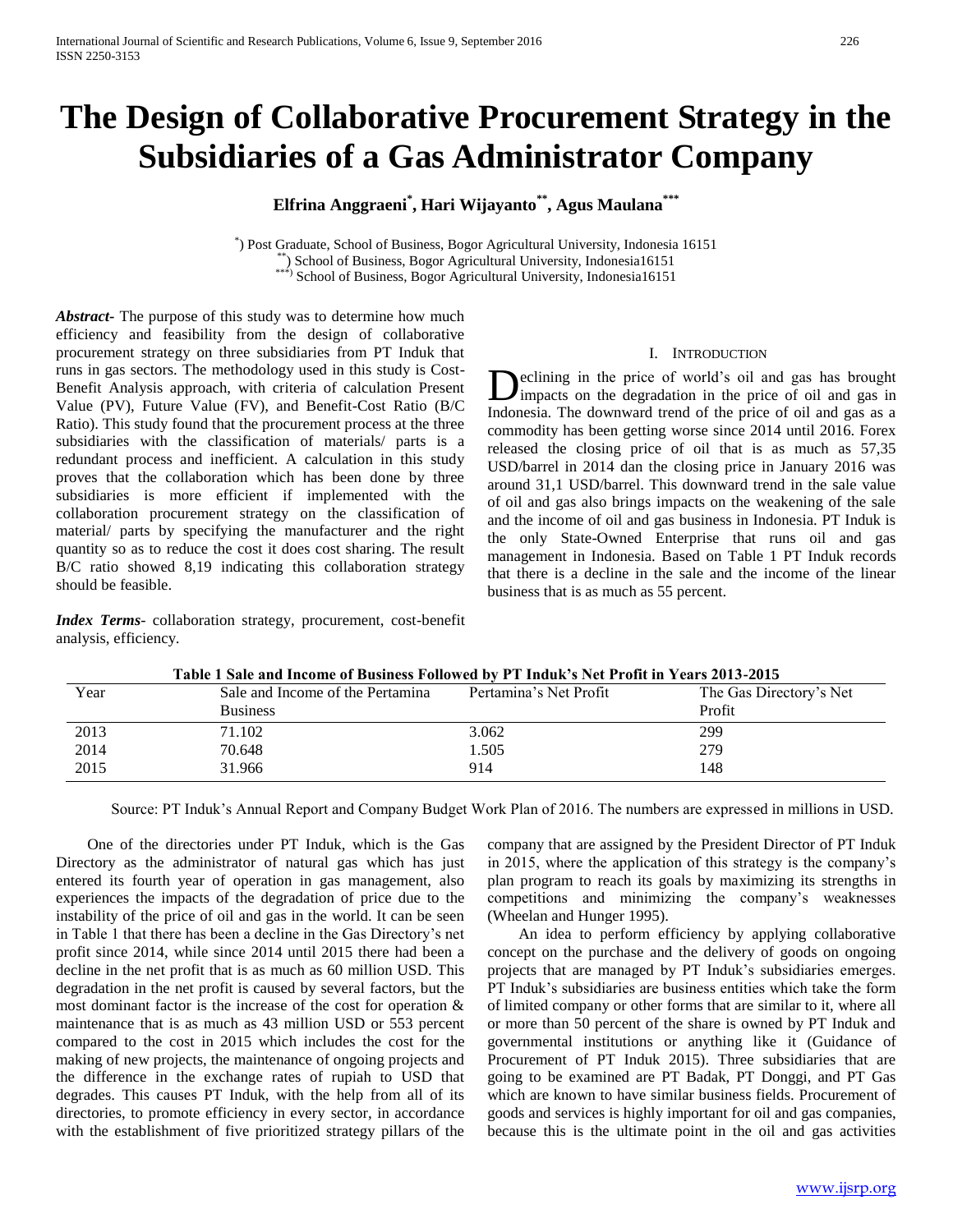(Nugroho and Vanany, 2013). Due to the similar business fields, it is assumed that the three subsidiaries have similar needs in terms of goods in relation to both materials and spare parts. According to Guidance of Procurement of Goods/Services of Pertamina No. A-001/K220300/2015-S9 Third Revision, it is explained that Delivery Contract system allows Join/Sharing Contract which is a contract between several work units or several projects and certain Suppliers of Goods/Services in completing work in accordance with the program using joint funding, which is elaborated in the agreement. The Joint/Sharing Contract is elaborated if there are similar interests from several work units to accelerate the process and cut the cost.

 A research that supports this research is one that is done by Widarsono (2011), who explains that making a good choice in the application of the correct strategies is highly important. Strategic control system is needed in order to ensure that the strategy can be interpreted into actions or implementations (Suhartoyo, 2015). The function of cost management is to give information for the decision holder in order to make a decision that enhances effectiveness and efficiency, one of the analysis tools that can be used is Value Chain Analysis. Pomponi et al (2014) also states that cooperation in terms of logistic collaboration in a business can decrease the cost that has to be spent by the company. In the application, this cooperation involves the vertical supply chain area of two or more companies which reaches the operational, tactiacal and strategic levels. Collaboration emerges from company's various problems where doing a job and operational process is not enough to solve problems and reach the intended goal (Wagner *et al,* 2002).

 A research that conforms to this research's methodology is the one that is done by Tangvitoontham and Chaiwat (2010), who explains that in order to estimate the cost and the benefit in the development of logistic projects Cost-Benefit Analysis can be used which can help making decisions to make project development investment. Analytically it can be calculated using decision making calculating technique using *Net Present Value (NPV), Net Benefit Cost (Net B/C)* and *Internal Return of Rate (IRR)* in the case (Algony et al., 2014). Linn (2009) in the research regarding benefit cost analysis states that this can be beneficial in terms of determining how much money that can be saved in determining economic price (Linn, 2009). Benefit cost analysis may be performed to find out the cost and the benefit that are experienced by the related parties without valuing them in the form of money (Bappenas, 2011). Procurement process can be expressed by the measurement of the time, the cost and the quality that are received, in every procurement process it can be compared to the positive benefits and the negative impacts of the application of the ongoing process (Onosakponome, 2011). Porter (1985) also explains the procurement process as a supporting activity in the value chain whose function is to handle input or resources for a company/organization.

# II. RESEARCH METHOD

 The number of respondents in this research is six experts who are practitioners and business people in the related industry. Suyitman (2009) states that the requirements of expert respondents are having competent experience in accordance with the field that is examined, having a reputation, a position or a title in the competence with the field that is examined, having commitment to the problems that are examined, neutral and willing to accept other respondents' opinions and having high credibility and willing to be asked for opinions. The data that is used in this research is secondary data and primary data. The secondary data that is used includes the list of materials/parts purchase from the three subsidiaries PT Badak LNG, PT Donggi and PT Gas since 2013 until 2015 which have been through the determined classification, annual reports, Standard Operating Procedure (SOP), and procurement rules of PT Induk in 2015. This research is done in Jakarta in each central office of the subsidiaries PT Badak LNG, PT Donggi and PT Gas and the researcher also performs direct observation to gas management operation factory in Bontang, East Kalimantan. The duration of the research and the data collection is between February 2015 and February 2016.

 The data that is obtained qualitatively and quantitatively, dan presented in the form of table, pictures and matrix. The data management and analysis are done in several process stages, which are:

|                | TANIV S D'AMA QUALVE AIRE IIIIVI IIIMIINI. TIMMULAMUDI |                                            |  |  |  |  |
|----------------|--------------------------------------------------------|--------------------------------------------|--|--|--|--|
| N <sub>0</sub> | Data Source                                            | <b>PIC</b>                                 |  |  |  |  |
|                | Procurement PT Badak LNG                               | Procurement & Contract Senior Manager      |  |  |  |  |
|                | Procurement PT Gas                                     | Manager Supply Chain Management            |  |  |  |  |
|                | Procurement PT Donggi Senoro LNG                       | <b>Procurement Manager</b>                 |  |  |  |  |
|                | Procurement PT Induk                                   | Procurement Excellence Group Manager       |  |  |  |  |
|                | Subsidiary Management PT Induk                         | Subsidiary PerformanceOptimization Manager |  |  |  |  |
|                | PT TAP Logistics                                       | <b>Operation Manager</b>                   |  |  |  |  |
|                |                                                        |                                            |  |  |  |  |

**Table 2 Data Source and Informants' Elaboration**

Source: The data is taken based on FGD on January 12, 2016

 According to Porter (1985), the value chain of a company can be divided into main acitivity and supporting activity. The value chain analysis stages are divided into three stages, which are: 1) Identifying the value chain activity, 2) Identifying the factors that can increase the cost in every value activity, and 3) Developing the competitive strengths by cutting the cost or

adding the value (Widarsono, 2011). Managing the supply chain on a certain level is a part of the strategy that can increase the competitive strength and the profit (Baig, 2011). From this supply chain, it will be collaborated in the form of procurement of goods, collaboration is a cooperation process to achieve certain goals which cannot be achieved by making individual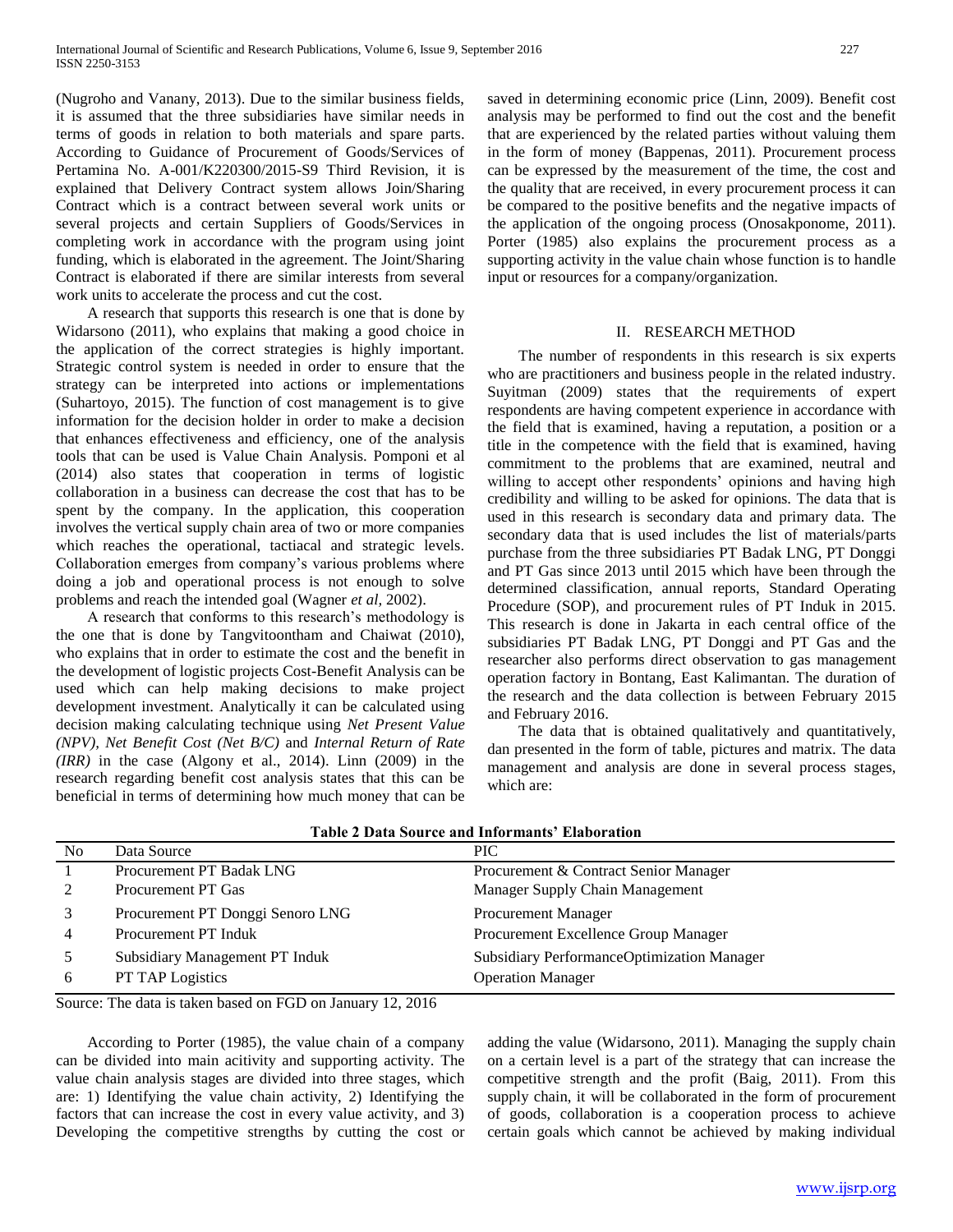attempt (Ozener, 2008), this can enhance the flexibility of the combination of the two collaborations in a horizontal form (Bhakoo and Chan, 2011). Generally, the environment of the collaboration process only focuses on the short-term results of the joint venture, but, on a good stage, the collaboration will create a new design that is as good as the product that is going to be produced (Blome *et al*, 2013).

Cost benefit analysis is a tool that can be used to determine a choice, where the choice is not always decided technically only, but also based on subjective input that is related to the technical part (Nasution, 2006). Cost Benefit Analysis can save money if it is implemented (Fearne and Martinez, 2012). In order to keep the cost and the benefit balanced, there are 3 things that should be considered: 1) Efficiency, which means enhancing efficiency, which means achieving the same result with lower cost; 2) Effective, which menas enhancing effectiveness, which means achieving better results with the same cost; 3) Productive, which means enhancing productivity, which means achieving better results with lower cost (Widjaja, 1994). In this research analysis the project will be discounted for future value determination process for the current value. This is caused by uncertainty that occurs in the future. The estimated interest rate for this discount is called "Discount Factor" (Gittinger 1986). Discount Factor (DF) can be calculated mathematically using this following formula (Kadariah *et al* 1978):

$$
FV = PV (1 + i)^n
$$

$$
PV = \frac{FV}{(1 + i)^n}
$$

Where  $\cdot$ FV = Future Value PV = Present Value  $n = t =$ The number of time period  $i = r =$  Interest rate

 Benefit Cost Ratio (B/C) is used to analyze the cost and the benefit in every unit of cost that is produced (Sagita 2011). This analysis considers the cost and the benefit that are obtained from the implementation of a program or a project (Hafidh 2010). The formula to count B/C is as follows (Tangvitoontham 2010):

$$
B\bigg/C \; Ratio = \frac{\sum_{t=0}^{n} \frac{Bt}{(1+i)^t}}{\sum_{t=0}^{n} \frac{Ct}{(1+i)^t}}
$$

Where :

Bt = *Benefit* at t time

 $Ct = Cost$  at t time

 $i =$ Interest rate

 $n = t$  = The number of time period

Explanations of B/C ratio are as follows:

- a. If  $B/C$  ratio  $> 1$ , this collaborative concept is proper to be implemented.
- b. If B/C ratio  $\leq 1$ , this collaborative concept is not proper to be implemented.
- c. If  $B/C$  ratio = 1, this collaborative concept is not proper to be implemented because it does not have any significant benefit.

### III. RESEARCH RESULTS

# **Value Chain Analysis on the Collaborative Strategy**

 In terms of the procurement of goods, each subsidiary has similar process flows. A new collaborative procurement process can cover the weaknesses and increase the strengths of the existing chances from the ongoing procurement process. The stages of the procurement of goods process in the 3 subsidiaries consist of these sequences: 1) Planning to list the necessities for the procurement of goods; 2) Preparation of documents and choosing the method for the procurement of goods; 3) Choosing the supplier of goods; 4) Implementation of the procurement of goods until the delivery. The following is identified for the determination of strengths and weaknesses of the ongoing process of the procurement of goods in the three subsidiaries through the primary activity stages of the inbound logistic process. This process is supported by the horizontal collaborative theory which is a form of cooperation from two or more companies that run the same supply chain and logistic processes (Cruijssen 2006).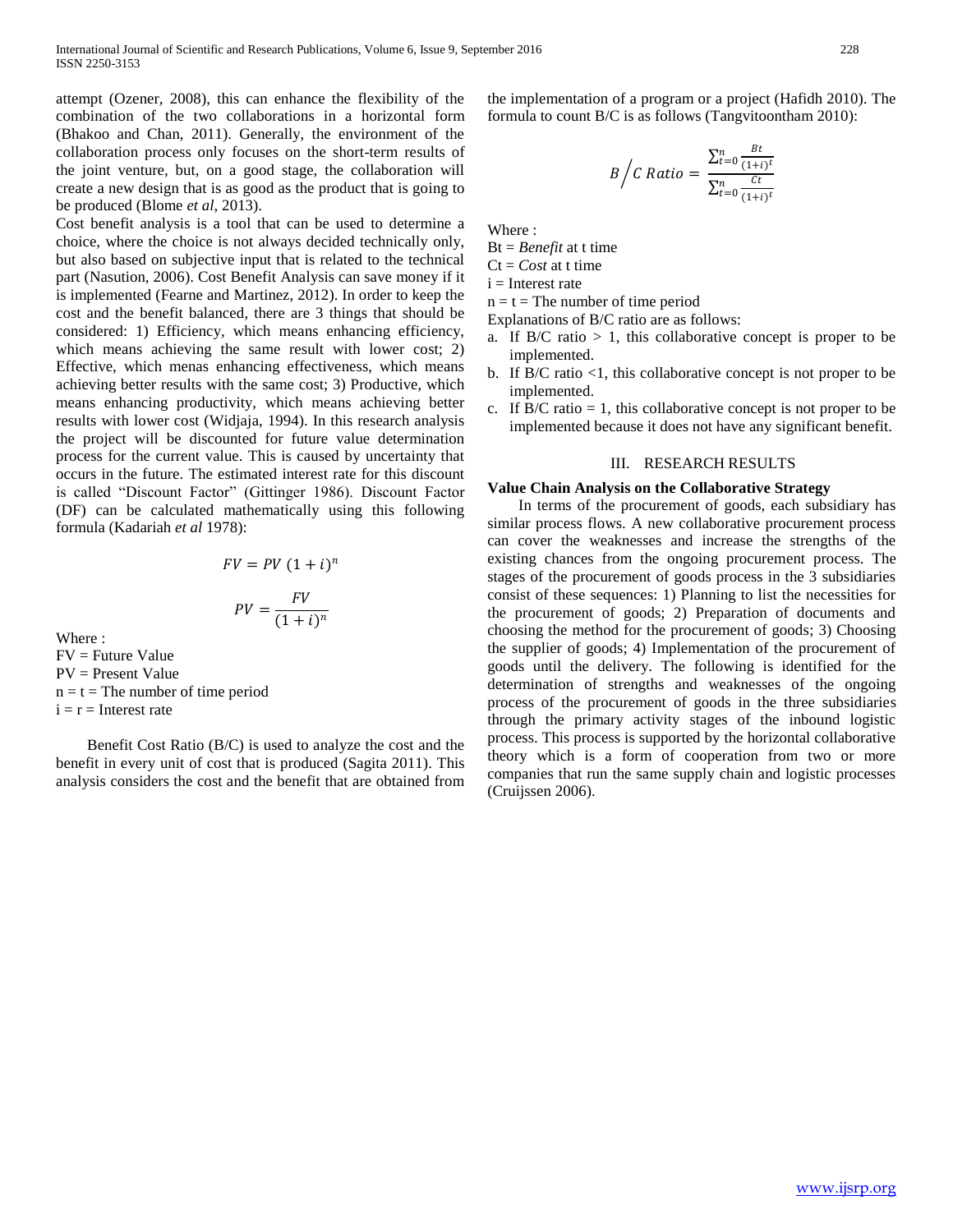

 In the figure, it is shown that Collaborative Procurement of Goods is expected to create benefit calculation with considerations on all the cost that emerges, so it is expected that, with the implementation of collaborative procurement of goods especially for materials/parts and supplier combination scheme can enhance the efficiency and the effectiveness (Seshadri, 2013). In terms of the process of the procurement of goods, each subsidiary has similar process flow. Explanations regarding the ongoing process of procurement as shown in the flow diagram has been given generalization on every stage of the 3 subsidiaries. Based on the ongoing process flow in the

subsidiaries, it can be elaborated in the value chain analysis. Value chain analysis is used to determine the strengths and the weaknesses of the ongoing process (Widarsono, 2011). It is expected that, from the illustration, the process where optimization using collaborative strategy can be done can be seen. The new collaborative procurement process can cover the weaknesses and enhance the strengths of the existing chances of the ongoing procurement process. This is triggered by the more effective information spread with collaboration and better decision-making (Fearne, 2012).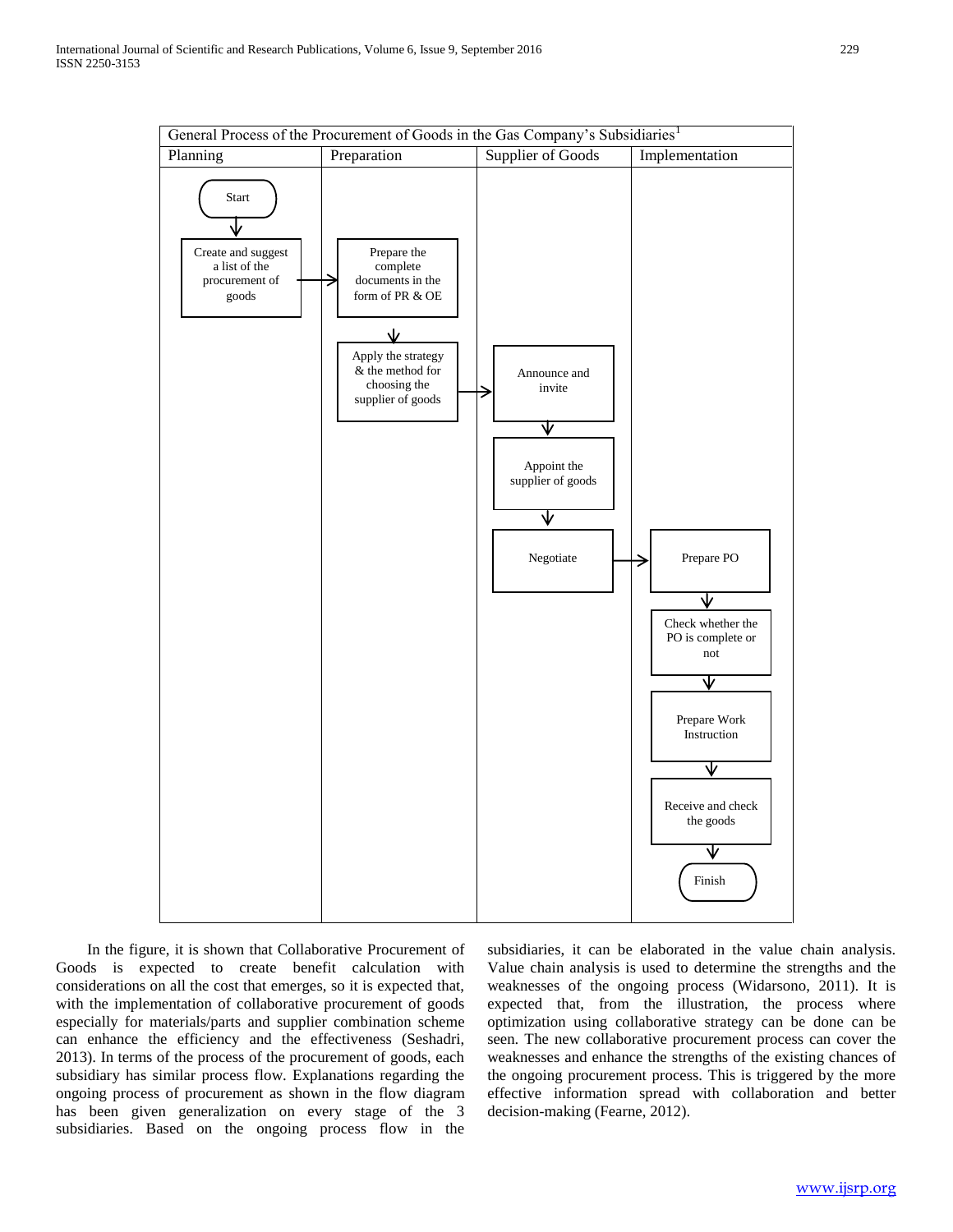| <b>Supporting Activity</b> | Procurement                                                                                                                                                                                                               |                                                                                                                                                                                                                                                                                                                                                                                                                                                                                                                                           |
|----------------------------|---------------------------------------------------------------------------------------------------------------------------------------------------------------------------------------------------------------------------|-------------------------------------------------------------------------------------------------------------------------------------------------------------------------------------------------------------------------------------------------------------------------------------------------------------------------------------------------------------------------------------------------------------------------------------------------------------------------------------------------------------------------------------------|
| <b>Primary Activities</b>  | Strength                                                                                                                                                                                                                  | Weakness                                                                                                                                                                                                                                                                                                                                                                                                                                                                                                                                  |
| <b>Inbound Logisticts</b>  | decision<br>All<br>makings<br>the<br>$\bullet$<br>are<br>implemented by the company so that<br>flexibility<br>from<br>the<br>choices<br>of<br>manufacturer, price, time and quality of<br>materials/parts can be created. | Fund the whole procurement process such<br>$\bullet$<br>as import duty cost, value-added tax,<br>income tax, Custom Clearance fee and<br>Freight Forwarding Service (delivery cost).<br>It is difficult to escalate the bargain<br>$\bullet$<br>position with manufacturer because of<br>doing the procurement in quantity that is<br>adjusted by the company.<br>It is difficult to find a capable manufacturer<br>$\bullet$<br>due to limited knowledge.<br>It is difficult to reach the best price that is<br>offered by manufacturer. |

**Table 3 Strengths and Weaknesses of Procuremnt on Gas Subsidiaries' Inbound Logistics**

# **The Determination of the Criteria of Collaborative Procurement of Goods**

 Horizontal collaboration is a form of cooperation from two or more companies that implement the same supply chain and logistic processes (Cruijssen, 2006). Cruijssen (2006) explains the dimension that is going to be the character of a horizontal collaborative procurement which consists of: decision-making stage, competition among the companies involved, asset combination, and goals. InWehre in collaborative procurement of goods, Gas subsidiaries can enhance the competitiveness in the supply chain (Ghaderi, 2013) can be elaborated again with framework that is divided into three stages to fulfill the goals of the collaboration.This is stated by Audy et al. (2011) as a winwin solution among the supply chain levels of the companies to collaborate horizontally. In order to implement collaborative procurement of goods in relation to the dimension of the collaboration, filtration process of materials/parts from the three subsidiaries will be done in order to find out information and data regarding the three subsidiaries' procurement: 1) The material/parts data that is used is the purchase data that has been renewed in the last 3 years from PT Badak, PT DSLNG and PT Pertagas. This is caused by the data adjustment owned by PT DSLNG whose gas refinery has just been operating for the last three years and on the average of the time period of long term contract; 2) Filtration is performed in the same manufacturer/supplier category or supplier that fulfills the request of the same material/parts description that is used by the three subsidiaries; 3) Filtration is performed in the same manufacturer/supplier category or supplier that fulfills the request of the same material/parts description that is used by the

three subsidiaries; 4) Filtration is performed in the same material/parts description/name category in the three subsidiaries. This is meant to find the same necessities from the three subsidiaries so that the procurement process of the materials/parts can be enhanced in terms of the purchase volume by doing collaborative purchase which will be done by the manufacturer who has been filtrated as capable of performing procurement of goods.

 In the flow diagram process (Figure 2), it is shown that there are several differences from the flow diagram process (Figure 3) before the collaborative procurement of goods process is applied. The most significant difference can be seen in the absence of process flow in the Supplier stage. This occurs because the connecting process with the Supplier has been redirected to the Implementer of the Collaborative Process. In this case, the appointed one is the PEG Implementer to implement purchase whose source is abroad. Purchase from a worldwide source can make the company reliable in international business (Seshadri, 2013).

 Hence, PEG Implementer has one more activity as the regulator of the procurement concept. One detail that can be explained regarding the flow diagram for the alteration of business process flow due to the application of collaborative strategy is that there has been a change of process in this stage whose initial information regarding PR and OE will be delivered to Supplier, but now the process has its delivery redirected to the Implementer of the Procurement of Goods Concept. In this stage, the Implementer of Collaborative Concept focuses on handling the procurement of goods process known as Procurement Excellence Group (PEG) which, in the flow diagram, is called PEG Implementer.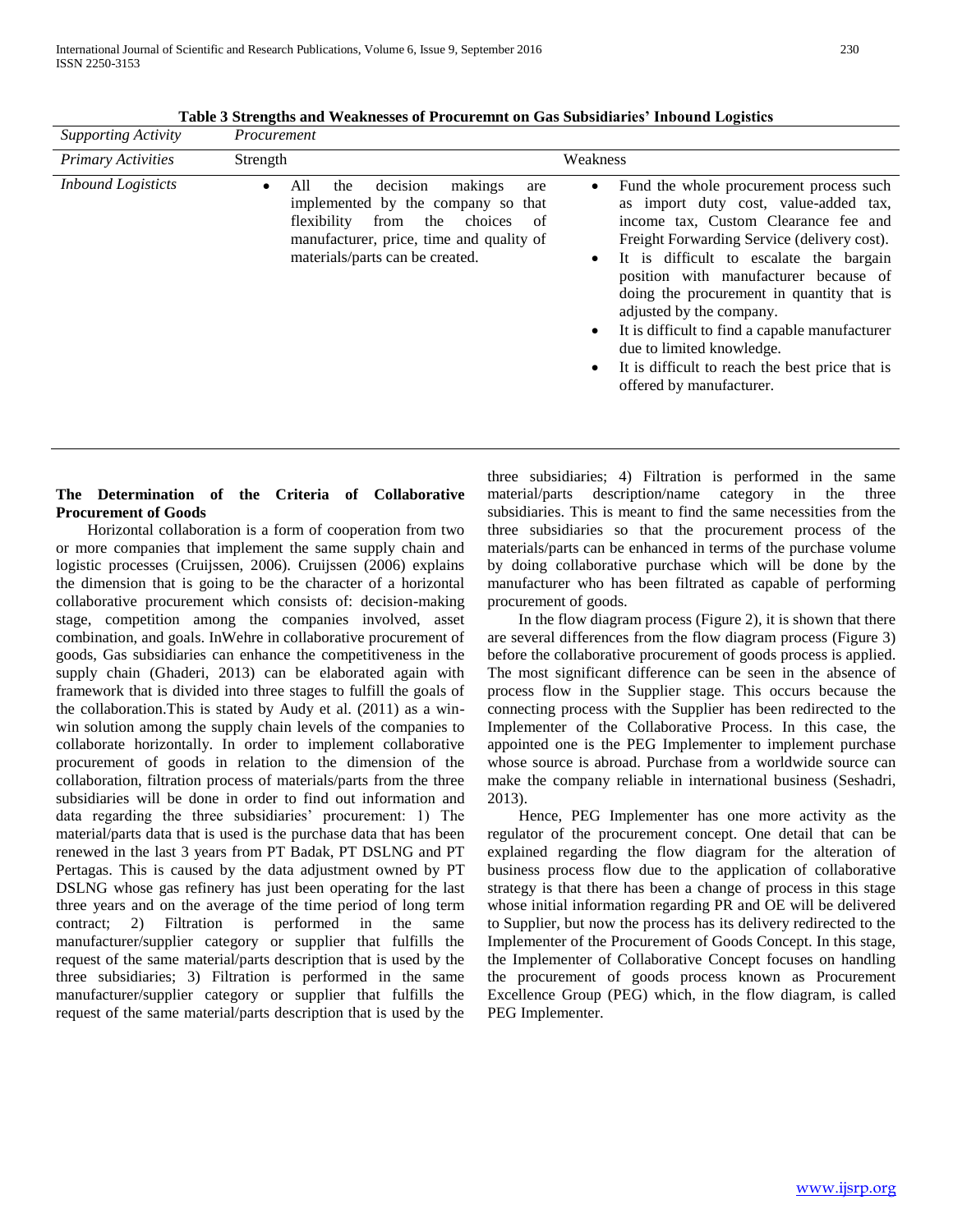

# **Figure 3. The Collaborative Process in Gas Company's Subsidiaries' Procurement of Goods**

 PEG as the Collaborative Concept Implementer plays an important function in this stage by receiving PR and OE documents from each subsidiary to be analyzed further regarding the necessities that are adjusted with material/parts filtration. Then, PEG will determine the suppliers of service who are competent and suitable for the submitted materials/parts necessities. Supplier Source is available on PEG's database as well as recommendations from the three related subsidiaries. PEG will publish the PO draft that has been agreed by them and the related Supplier, to be given to each subsidiary afterwards.

Each subsidiary has the right to perform review if there are things that are out of place and perform price negotiation on PO draft which is informed by PEG. PEG has the right to create the final PO with the agreement that has been made. PEG implements the collaborative procurement process with the Service Supplier and asks for the delivery process to be done to each subsidiary's warehouse.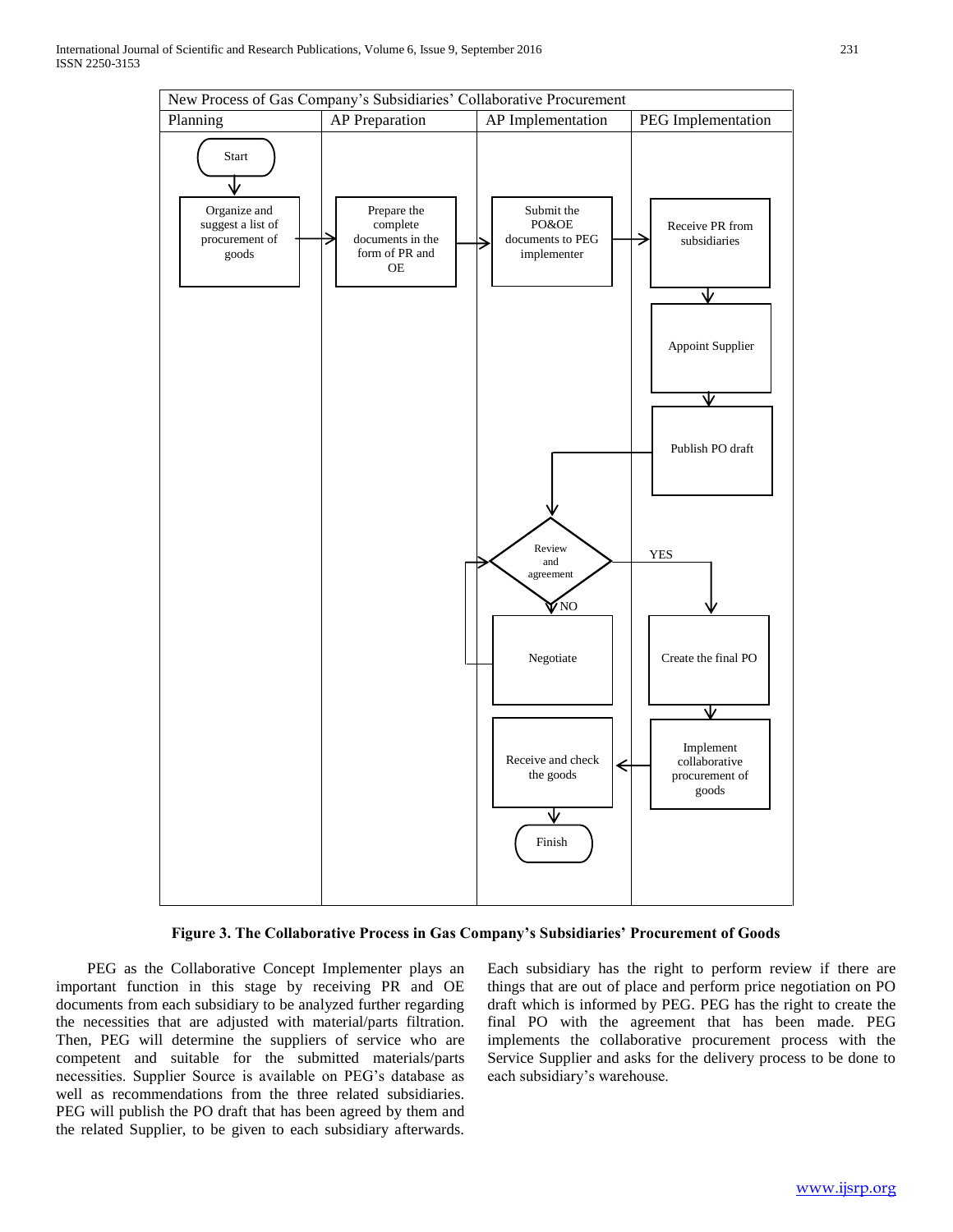# **Cost and Benefit of Collaborative Procurement**

 The process of an independent procurement of goods in each gas company's subsidiary creates a repetitive process. According to the regulation that is elaborated in regulation No. A-001(2015) regarding Guidance of Procurement of Goods and Services, Subsidiaries can have their procurement process optimized by the parent company. From the ongoing procurement process there is a repetitive cost that emerges such as tax, delivery cost and custom clearance, where each of these variables have become a component that is directly imposed when purchasing materials/parts whose source is abroad.

 Important points in implementing procurement of goods/services are explained by Listiyanto (2012) are seen from the urgency level of procurement with effective and efficient ways to get maximum benefits from the budget. Finance Department (2015) ensures that tax has been determined by provision Number 107/PMK.010/2015, in this case the taxh that is determined by Import Duty, Value-Added Tax and Income Tax. Delivery cost is a cost that is spent by the company to deliver goods from Supplier to the company's warehouse. Custom clearance is a cost for services spent by the company to pay imported goods' administrative fee, because almost all materials/parts needed by Gas Company's Subsidiaries are materials/parts whose sources are abroad (imported). The cost that later emerges due to this strategy in the organization will be calculated as well.

# **Analysis of the Benefits of Collaboration**

 The analysis of the benefits of collaboration in Gas Company's Subsidiaries that is applied on the materials/parts that have been filtrated before so that, in this stage, data processing will be done as it is explained that the analysis of Gas Company's Subsidiaries' collaborative procurement concept is an analysis that measures the efficiency of the cost of materials/parts procurement and the effectiveness of the process

from three Gas Company's Subsidiaries based on data renewal in 2015 or stock opname data of the three Subsidiaries in 2015. The cost that is going to be considered in the calculation is the cost of materials/parts procurement from 3 Gas Company's subsidiaries that has been filtrated and proper to undergo collaboration. The benefit that can be considered is the difference in the procurement cost before and after when the collaborative concept is applied. The three points above can be explained using the calculation method that is started with filtration of materials/parts procurement data which has had stock opname performed from the third.

 The analysis of the benefits of collaborative procurement in Gas Company's Subsidiaries that is applied on materials/parts of three subsidiaries as much as 13 types of materials/parts groups with the quantity total of 24.358. PT Badak LNG performs procurement of materials/parts that is facilitated by two manufacturers of procurement for the 13 lists of materials create two types of materials that have the potential to be collaborated with the quantity of 1.006 unit and the total purchase value reaches \$ 188.533,81. PT DSLNG performs procurement of materials/parts that is facilitated by twenty four manufacturers of procurement for the 13 lists of materials that have create 13 types of materials that have the potential to be collaborated with the quantity of 22.547 units and the total of the purchase value reaches \$ 1.916.322,56. PT Gas fulfills the needs of materials/parts by two manufacturers with the quantity of 805 units and the total purchase value is \$33.188,18. With the calculation of the procurement of materials/parts before and after the concept is applied, the efficiency of the benefit value before and when the collaborative concept is applied can be calculated. With that calculation, the calculation that is performed from the whole materials/parts of the three subsidiaries take the following proportion:

| Table 4 Procurement Value of the 3 Subsidiaries before Collaboration |  |
|----------------------------------------------------------------------|--|
|                                                                      |  |

| Procurement before Collaboration  |                  |                    |
|-----------------------------------|------------------|--------------------|
| <b>INVESTEMENT VALUE</b>          |                  |                    |
| Material price                    |                  | \$<br>2.037.517,56 |
| <b>VARIABLE COST</b>              |                  |                    |
| <b>Import Duty</b>                | \$<br>99.826,31  |                    |
| Value-added Tax                   | \$<br>199.652,61 |                    |
| Income Tax                        | \$<br>149.739,46 |                    |
| <b>Custom Clearance Fee</b>       | \$<br>2.233,98   |                    |
| <b>Freight Forwarding Service</b> | \$<br>49.340,72  |                    |
| <b>TOTAL VARIABLE COST</b>        |                  | \$<br>500.793,08   |
| <b>TOTAL</b>                      |                  | 2.538.310,64       |

 Later, the final variable cost is imposed to the three subsidiaries and lowers the value of the variable cost of each subsidiary. The value of the purchase of materials/parts per year is known to have increased as much as 40% every year since 2013 to 2015. If the procurement value is calculated for the next

three years and does not use the collaborative scheme with an umbrella agreement that is binding for three years, will have cost increase that is different to one another. Hence, in the table, Future Value (FV) is calculated.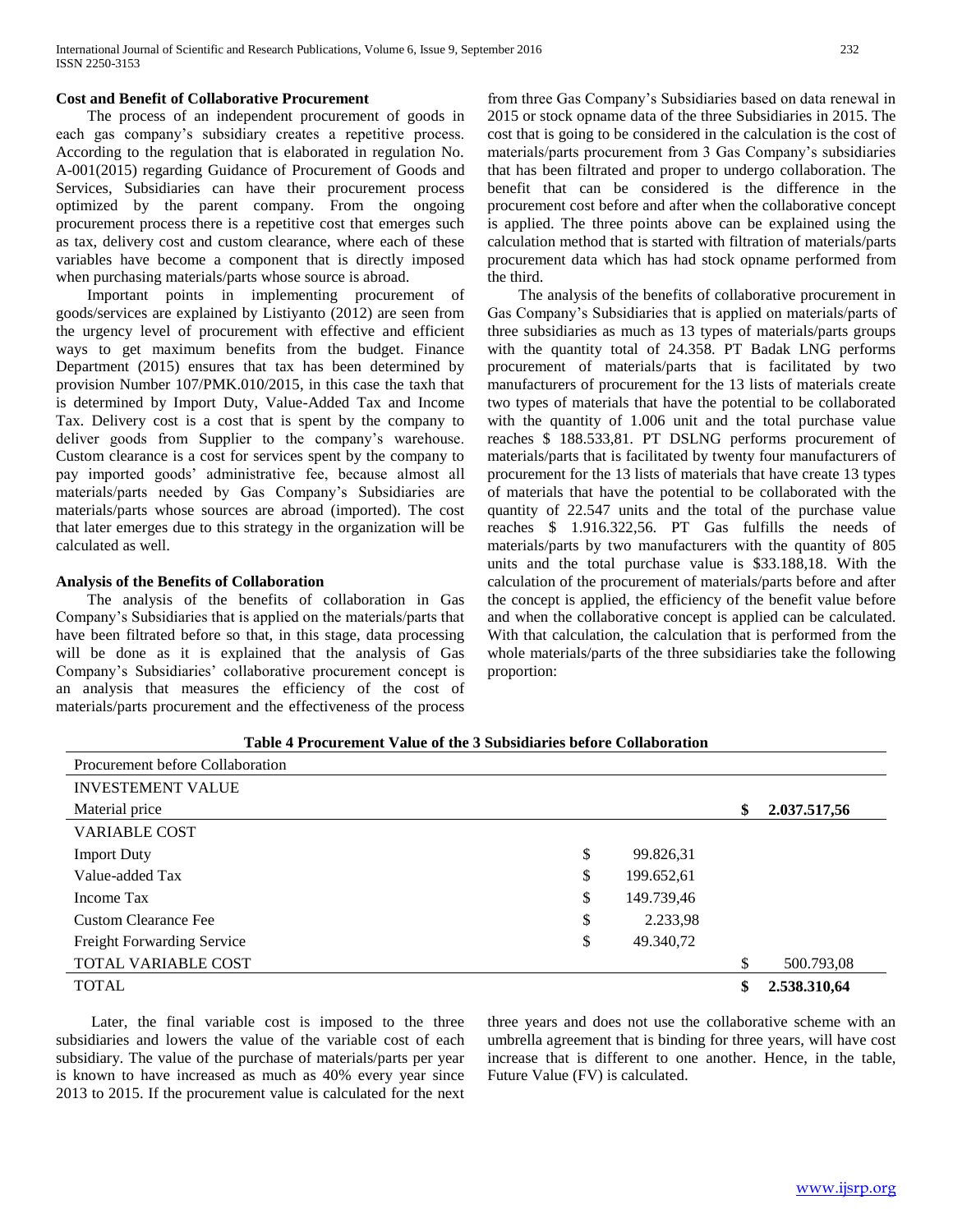# **Table 5 Procurement Value of the Three Subsidiaries before Collaboration in Future Value (FV)**

| Procurement before Collaboration in Future Value (FV) |                 |                    |
|-------------------------------------------------------|-----------------|--------------------|
| <b>INVESTMENT VALUE</b>                               |                 |                    |
| Material price                                        |                 | \$<br>2.104.248,67 |
| <b>VARIABLE COST</b>                                  |                 |                    |
| <b>Import Duty</b>                                    | \$103.095,73    |                    |
| Value-added Tax                                       | \$206.191,47    |                    |
| Income Tax                                            | \$154.643,61    |                    |
| Custom Clearance Fee                                  | \$<br>2.307,15  |                    |
| Freight Forwarding Service                            | \$<br>50.956,69 |                    |
| TOTAL OF VARIABLE COST                                |                 | \$<br>517.194,65   |
| <b>TOTAL</b>                                          |                 | \$<br>2.621.443,31 |

# **Table 6 Procurement Value of the 3 Subsidiaries After Collaboration**

| Procurement of Goods After Collaboration      |                |                  |
|-----------------------------------------------|----------------|------------------|
| <b>INVESTMENT VALUE</b>                       |                |                  |
| Material price (after 3,5% discount is added) |                | \$1.966.204.44   |
| <b>VARIABLE COST</b>                          |                |                  |
| <b>Import Duty</b>                            | \$101.875,88   |                  |
| Value-added Tax                               | \$203.751,76   |                  |
| Income Tax                                    | \$152.813,82   |                  |
| <b>Custom Clearance Fee</b>                   | \$<br>79,79    |                  |
| <b>Freight Forwarding Service</b>             | \$<br>2.099,61 |                  |
| TOTAL BIAYA VARIABLE                          |                | \$<br>460.620,84 |
| <b>TOTAL</b>                                  |                | \$2.426.825,28   |

By cutting the FV value and after collaboration, benefit cost as much as \$ 194.618,03. Then, the benefit will be subtracted by the disbenefit value in the research occurs in the reduction of admin staff's overtime hours in each subsidiary. The reduction of overtime hours is caused by the reduction of working lot in the procurement of materials/spareparts.

| Table 7 Loss Value caused by Collaboration (Disbenefit) |                                                                                                                     |                                     |            |  |
|---------------------------------------------------------|---------------------------------------------------------------------------------------------------------------------|-------------------------------------|------------|--|
| No                                                      | Elaboration                                                                                                         | <i><u><b>Ouantification</b></u></i> | Total      |  |
|                                                         | The reduction of overtime hours of the admin staff for<br>proportional procurement of materials/parts. <sup>3</sup> | R <sub>p</sub> 15,053,340.72        | \$1.089.26 |  |

 $3$ Data based on the Decision of the Minister of Labor and Transmigration No. 102/MEN/VI/2004 Hours and Fee for Overtime

# **Analysis of the cost for Collaboration**

 The cost that is analyzed in this collaboration is the cost that emerges in the organization when there is a change in the process flow of the collaboration such as in the labor cost and the cost for the formation of new work units.

| N <sub>0</sub><br>Elaboration                                                                                 | <i><b>Ouantification</b></i> | Total       |
|---------------------------------------------------------------------------------------------------------------|------------------------------|-------------|
| Admin staff 1 person <sup>4</sup>                                                                             | Rp180,000,000.00             | \$13,024.84 |
| Official travel cost for each personnel of the<br>subsidiaries' procurement teams for one person <sup>5</sup> | \$10,605.54                  | \$10,605.54 |
| <b>Total Cost</b>                                                                                             |                              | \$23,630.38 |

<sup>4</sup>Refer to the Inkindo 2015 value <sup>5</sup>Refer to the 2016 Gas Directory ABO data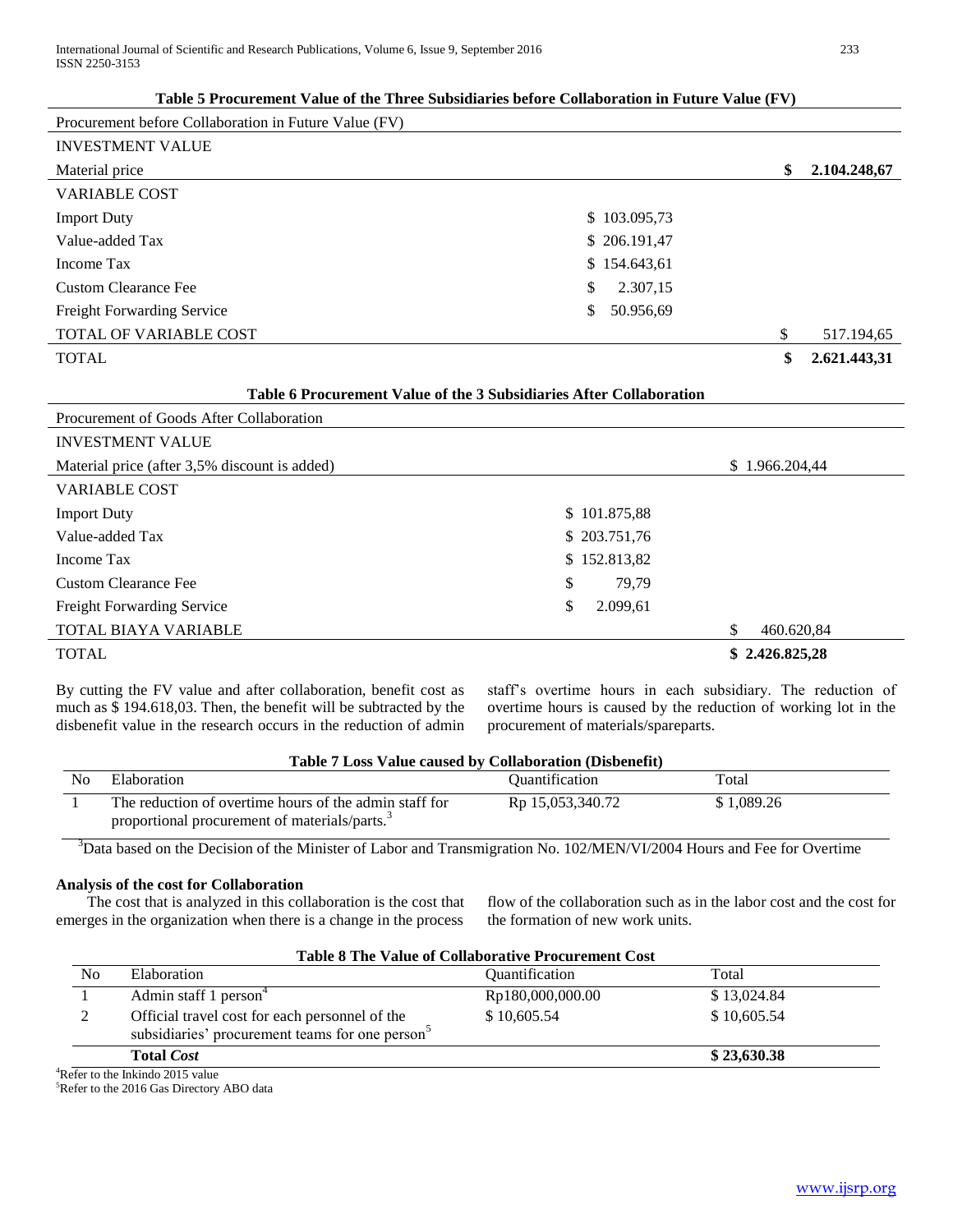#### **Cost-Benefit Analysis**

 From the calculation that has been done with benefit value that is as much as \$ 194,618,03, with cost value that is as much as \$ 23.630,38, and disbenefit value that is as much as \$ 1.089,26, then the Benefit and Cost value will be calculated as follows:

| <b>Table 9 Calculation of Benefit-Cost Ratio</b> |      |            |  |  |  |
|--------------------------------------------------|------|------------|--|--|--|
| Benefit and Cost Calculation                     |      |            |  |  |  |
|                                                  | S    | 194.618,03 |  |  |  |
| Benefit<br>Disbenefit                            | \$   | 1.089,26   |  |  |  |
| Cost                                             |      | 23.630,38  |  |  |  |
| B/C                                              | 8,19 |            |  |  |  |

#### IV. CONCLUSION

 The resources of this Research develops a collaborative concept for procurement of goods by three Subsidiaries of Pertamina that operate in gas administration field especially in the materials/parts type, based on the existence of this collaborative concept, it can be concluded that the application of collaborative concept for the procurement of goods in the materials/parts classification that is going to be applied in each subsidiary creates alterations in the process flow of the procurement business.The alteration is in the redirection of Purchase Order (PO) process, Bidding Process and Delivery to the parent company that is Pertamina that is managed by PEG Function. The number of materials/parts that are collaborated in this concept is 13 types of materials/parts groups with the quantity total of 24.358 units. This number is the 17% of the total value of the procurement of materials/parts from the total number of goods purchase of the three subsidiaries from 2013 to 2015 that is as much as \$ 15.360.499,91. Based on the application of collaborative procurement of goods, it is estimated that the cost for the procurement of goods decreases from \$ 2.621.443,31 and is subtracted by the difference between the results of the calculation of the value of the collaborative strategy that is as much as \$ 2.426.825,28, so that efficiency value that is as much as \$ 194,618,03 or 10% of the efficiency value from the existence of the collaborative strategy of procurement that is applied in the three subsidiaries is created. From the result of the calculation of Benefit/Cost (B/C) ratio, benefit that is as much as \$ 194,618,03, disbenefit that is as much as \$ 1.089,26, and cost that is as much as \$ 23,630, 38 are found. The ratio of the B/C calculation is 8,19 which menas that the collaborative concept of the procurement of goods in the materials/parts type is feasible and brings real benefits to the company. This research can be applied in other companies with similar sectors to measure how beneficial a company strategy in terms of procurement process is. In this case, the scope of the research is the type of goods in the materials/parts classification. Future researches can be expanded in terms of the research's scope such as the whole classification of the needs of goods or services.

#### **REFERENCES**

#### **Journals**

Algony ZA, Anwar MR, Hasyim H. 2014. Studi Kelayakan Finansial pada Proyek Pembagunan Kawasan Pasar Terpadu Blimbing Kota Malang. Jurnal Jurusan Teknik Sipil Fakultas Teknik Universitas Brawijaya, Indonesia. 1(2): 313-318.

Audy JF, Amours AD, Rousseau LM. 2011. Cost Allocation in The Establishment of a Collaborative Transportation Agreement-An Application in the Furniture Industry. Journal of the Operational Research Society. 62: 960-970.

Baig VA, Akhtar J. 2011. Supply Chain Management: Value Configuration Analysis Approach. SAGE Publications, Los Angeles. 15(3): 251-266.

[BAPPENAS] Kementrian Negara PPN/ Bappenas. 2011. Metode Regulatory Impact Analysis (RIA) untuk Menilai Kebijakan (Peraturan dan Non Peraturan) di Kementrian PPN/ Bappenas. hlm: 7-8.

Bhakoo V, Chan C. 2011. Collaborative Implementation of e-Business Processes within the Health-Care Supply Chain: the Monash Pharmacy Project. Emerald Group Publishing Limited, Australia. 16 (3): 184-193.

Bjornfot A, Torjussen L. 2012. Extent and Effect of Horizontal Supply Chain Collaboration among Construction SME. Journal of Engineering, Project, and Production Management. 2(1): 47- 55.

Blome C, Paulraj A, Schuetz K. 2013. Supply Chain Collaboration and Sustainability: a Profile Deviation Analysis.International Journal of Operations & Productions Management.34 (5): 639-663.

[DSLNG] PT Donggi Senoro LNG. Procurement Procedures 023/POL/XII/2012 Rev.1. Jakarta (ID).

Fearne A, Martinez MG. 2012. Dimenson of Sustainable Valu Chains: Implications for Value Chain Analysis. Supply Chain Management: An International Journal 17(6): 575-581.

Listiyanto A. 2012. Pembaharuan Regulasi Pengadaan Barang dan Jasa Pemerintah. Jurnal Rechts Vinding. 1(1): 113-133.

Linn M. 2011. Cost-Benefit Analysis: Examples. The Bottom Liner Managing Library Finances. 24(1): 68-72.

Nugroho HW, Vanany I. 2013. Pengklasifikasian Spare Part dan Model Pemilihan Vendornya pada MeteringStation di PT Chevron Pacific Indonesia. Prosiding Seminar Nasional Manajemen dan Teknologi XIX. 12(1): 1-10.

Onosakponome OF, Yahya A, Rani NSA, Saikh JM. 2011. Cost Benefit of Procurement Systems and the Performance of Construction Projects in East Malaysia. Information Construction Projects in East Malaysia. Information Management and Business Review. 2(5): 181-192.

Pomponi F, Fratocchi L, Tafuri SR, Palumbo M. 2013. Horizontal Collaboration In Logistics: A Comprehensive Framework. Research In Logistics & Production. 4(3): 243-254.

Seshadri S. 2013. Sourcing Competence in Design and Development Collaboration: A Resource Based View. Asia Pacific Management Review. 18(3): 323:344.

Stet M. 2013. Energy Management in Logistic Activities. Valahian Journal of Economic Studies. 4(18): 83-90.

Suhartoyo, Fahmi I, Beik IS. 2015. Perencanaan dan Eksekusi Strategi Penyaluran Dana Tabungan Perumahan Pegawai Negeri